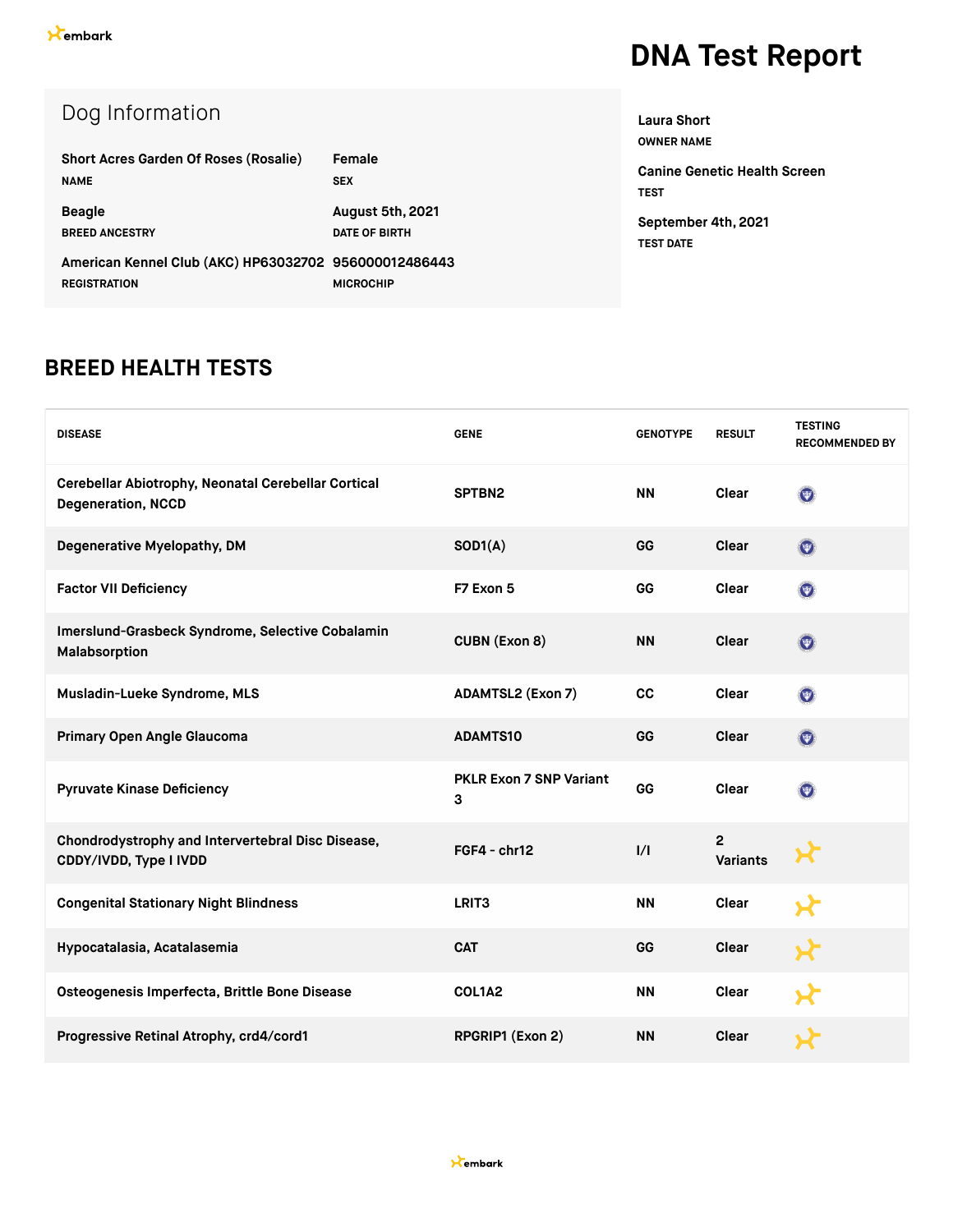### Dog Information

**Short Acres Garden Of Roses (Rosalie) NAME**

#### **INBREEDING AND DIVERSITY**

| <b>Genetic Diversity</b>         | <b>RESULT</b> | <b>GENETIC</b><br><b>RESULT</b> |
|----------------------------------|---------------|---------------------------------|
| <b>Coefficient Of Inbreeding</b> |               | 9%                              |
| <b>MHC Class II - DLA DRB1</b>   |               | No<br><b>Diversity</b>          |
| MHC Class II - DLA DQA1 and DQB1 |               | No<br><b>Diversity</b>          |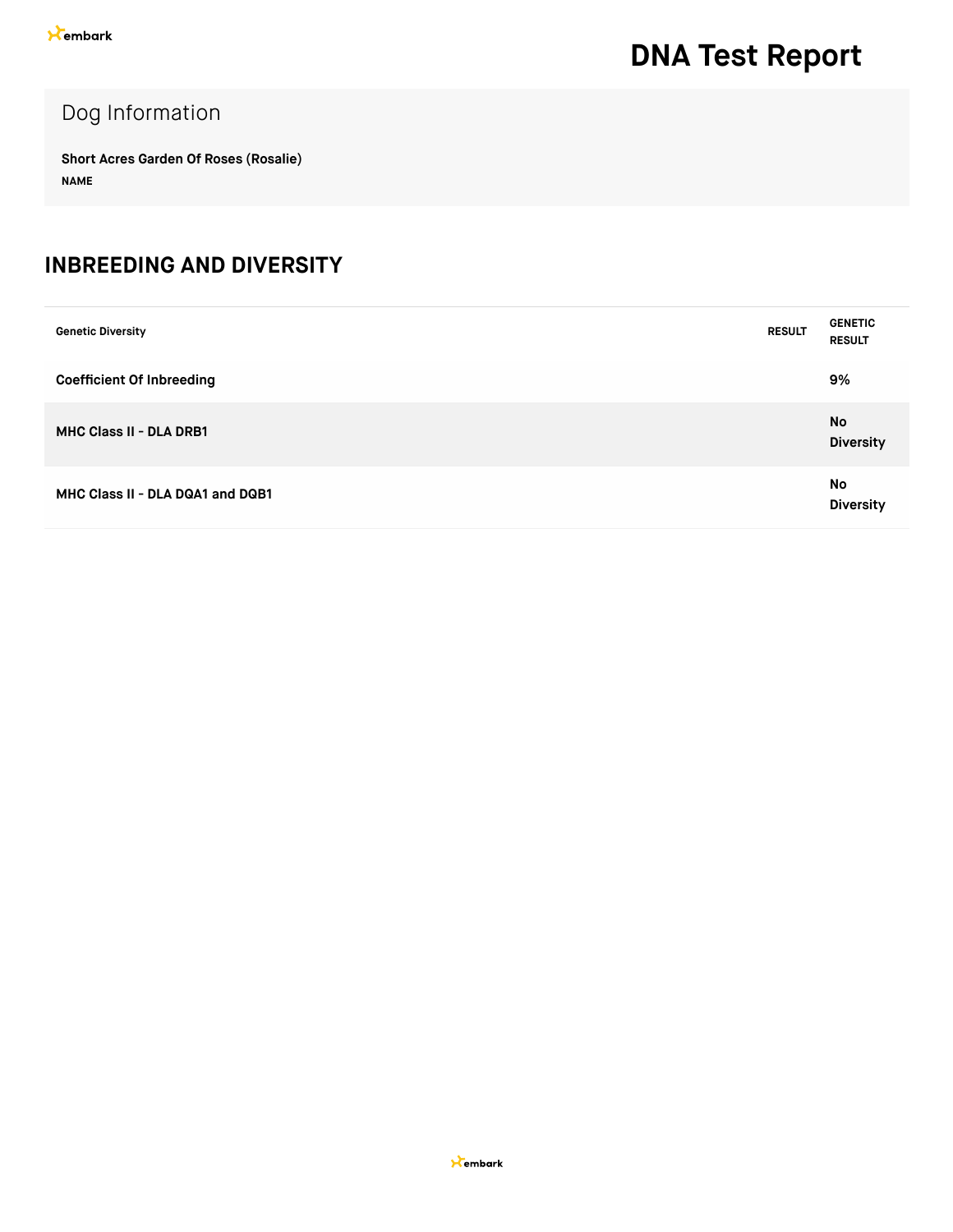### Dog Information

**Short Acres Garden Of Roses (Rosalie) NAME**

### **TRAIT TESTS (1/2)**

| <b>Coat Color</b>             | <b>RESULT</b>                                            | <b>GENETIC</b><br><b>RESULT</b>     |
|-------------------------------|----------------------------------------------------------|-------------------------------------|
| E Locus (MC1R)                | No dark mask or grizzle                                  | Ee                                  |
| K Locus (CBD103)              | More likely to have a patterned haircoat                 | $k^y k^y$                           |
| <b>Intensity Loci LINKAGE</b> | Any light hair likely yellow or tan                      | Intermediate<br>Red<br>Pigmentation |
| A Locus (ASIP)                | Black/Brown and tan coat color pattern                   | $a^{t}a^{t}$                        |
| D Locus (MLPH)                | Dark areas of hair and skin are not lightened            | <b>DD</b>                           |
| Cocoa (HPS3)                  | No co alleles, not expressed                             | <b>NN</b>                           |
| <b>B Locus (TYRP1)</b>        | Black or gray hair and skin                              | <b>BB</b>                           |
| Saddle Tan (RALY)             | Likely saddle tan patterned                              | <b>NN</b>                           |
| S Locus (MITF)                | Likely flash, parti, piebald, or extreme white           | spsp                                |
| M Locus (PMEL)                | No merle alleles                                         | mm                                  |
| R Locus (USH2A) LINKAGE       | Likely no impact on coat pattern                         | rr                                  |
| H Locus (Harlequin)           | No harlequin alleles                                     | hh                                  |
|                               |                                                          |                                     |
| <b>Other Coat Traits</b>      | <b>RESULT</b>                                            | <b>GENETIC</b><br><b>RESULT</b>     |
| Furnishings (RSPO2) LINKAGE   | Likely unfurnished (no mustache, beard, and/or eyebrows) | Ш                                   |
| Coat Length (FGF5)            | Likely short or mid-length coat                          | GG                                  |
| Shedding (MC5R)               | Likely heavy/seasonal shedding                           | <b>CT</b>                           |
| Hairlessness (FOXI3) LINKAGE  | Very unlikely to be hairless                             | <b>NN</b>                           |
| Hairlessness (SGK3)           | Very unlikely to be hairless                             | <b>NN</b>                           |